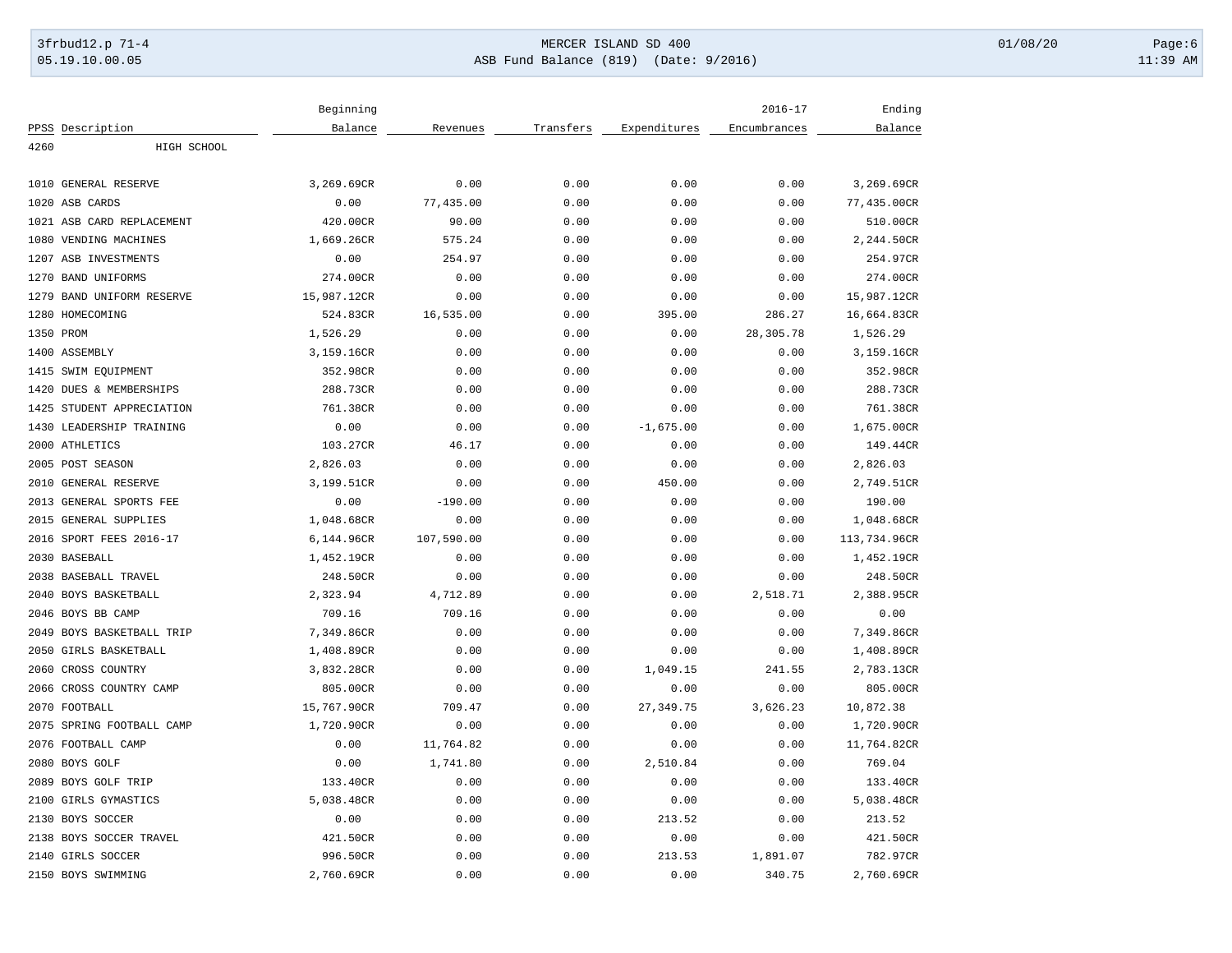## 3frbud12.p 71-4 **Details and the CER ISLAND SD 400** MERCER ISLAND SD 400 01/08/20 Page:7 05.19.10.00.05 ASB Fund Balance (819) (Date: 9/2016) 11:39 AM

|      |                         | Beginning    |           |           |              | $2016 - 17$  | Ending       |
|------|-------------------------|--------------|-----------|-----------|--------------|--------------|--------------|
|      | PPSS Description        | Balance      | Revenues  | Transfers | Expenditures | Encumbrances | Balance      |
| 4260 | HIGH SCHOOL             |              |           |           |              |              |              |
|      |                         |              |           |           |              |              |              |
| 2160 | GIRLS SWIMMING          | 1,859.97CR   | 0.00      | 0.00      | 0.00         | 407.82       | 1,859.97CR   |
| 2167 | GIRLS SWIMMING SERVICES | 12, 253.23   | 0.00      | 0.00      | 0.00         | 0.00         | 12, 253.23   |
| 2169 | GIRLS SWIM TRIPS        | 0.00         | 0.00      | 0.00      | 0.00         | 2,376.46     | 0.00         |
| 2170 | BOYS TENNIS             | 957.25CR     | 0.00      | 0.00      | 0.00         | 1,245.98     | 957.25CR     |
| 2210 | VOLLEYBALL              | 1,337.41CR   | 3,065.00  | 0.00      | 890.20       | 225.15       | 3,512.21CR   |
| 2220 | WRESTLING               | 455.82CR     | 0.00      | 0.00      | 0.00         | 0.00         | 455.82CR     |
| 2250 | FIRST AIDE/TRAINER      | 2,149.56CR   | 0.00      | 0.00      | 0.00         | 1,987.52     | 2,149.56CR   |
| 2280 | <b>GATE RECEIPTS</b>    | 0.00         | 23,208.00 | 0.00      | 0.00         | 0.00         | 23,208.00CR  |
| 2300 | INTRAMURALS             | 100.00CR     | 0.00      | 0.00      | 0.00         | 0.00         | 100.00CR     |
| 3420 | CLASS OF 2017           | 18,123.84CR  | 15.00     | 0.00      | 0.00         | 233.20       | 18,138.84CR  |
| 3430 | CLASS OF 2018           | 8,340.71CR   | 3,700.00  | 0.00      | 0.00         | 0.00         | 12,040.71CR  |
| 3440 | CLASS OF 2019           | 2,512.53CR   | 0.00      | 0.00      | 0.00         | 0.00         | 2,512.53CR   |
| 4020 | CHESS CLUB              | 3,284.23CR   | 0.00      | 0.00      | 0.00         | 0.00         | 3,284.23CR   |
| 4030 | YEARBOOK/ANNUAL         | 76,230.56CR  | 80,475.00 | 0.00      | 0.00         | 0.00         | 156,705.56CR |
| 4050 | <b>BAND OPERATIONS</b>  | 7,736.87CR   | 22,665.00 | 0.00      | 4,966.54     | 171.84       | 25,435.33CR  |
| 4052 | MORNING JAZZ            | 8,425.39CR   | 0.00      | 0.00      | 0.00         | 0.00         | 8,425.39CR   |
| 4053 | Jazz Ensemble           | 6,415.83CR   | 0.00      | 0.00      | 0.00         | 0.00         | 6,415.83CR   |
| 4055 | Band Trip               | 23, 248.49CR | 13,900.00 | 0.00      | 0.00         | 13,813.21    | 37,148.49CR  |
| 4058 | <b>BAND EASTSHORE</b>   | 2,572.78CR   | 0.00      | 0.00      | 0.00         | 0.00         | 2,572.78CR   |
| 4060 | CREST GREENHOUSE        | 4,085.40CR   | 0.00      | 0.00      | 0.00         | 78.89        | 4,085.40CR   |
| 4065 | CREST STORE             | 2,530.63CR   | 0.00      | 0.00      | 0.00         | 1,142.34     | 2,530.63CR   |
|      | 4074 CHEER              | 5,829.25     | 0.00      | 0.00      | 0.00         | 0.00         | 5,829.25     |
|      | 4080 CHOIR              | 854.16CR     | 150.00    | 0.00      | 0.00         | 0.00         | 1,004.16CR   |
|      | 4100 STUDENT STORE      | 33,356.56CR  | 2,100.00  | 0.00      | 0.00         | 41,818.05    | 35,456.56CR  |
| 4108 | DECAL TRAVEL            | 2,743.60CR   | 600.00    | 0.00      | 0.00         | 0.00         | 3,343.60CR   |
|      | 4110 DEBATE             | 5,784.33CR   | 0.00      | 0.00      | 0.00         | 0.00         | 5,784.33CR   |
|      | 4120 DRAMA              | 9,998.99CR   | 5,168.40  | 0.00      | 7,818.00     | 2,902.58     | 7,349.39CR   |
| 4130 | DRILL TEAM              | 0.00         | 13,915.95 | 0.00      | 16,378.96    | 3,550.31     | 2,463.01     |
| 4170 | INTERNATIONAL CLUB      | 4,233.17CR   | 0.00      | 0.00      | 0.00         | 105.05       | 4,233.17CR   |
| 4190 | FOREIGN LANGUAGE CLUB   | 509.56CR     | 0.00      | 0.00      | 0.00         | 0.00         | 509.56CR     |
| 4200 | HONOR SOCIETY           | 2,318.76CR   | 1,800.00  | 0.00      | 0.00         | 0.00         | 4,118.76CR   |
| 4210 | ART HONOR SOCIETY       | 188.28CR     | 18.00     | 0.00      | 0.00         | 0.00         | 206.28CR     |
| 4230 | SENIOR SERVICE CLUB     | 36,005.20CR  | 0.00      | 0.00      | 3,312.38     | 0.00         | 32,692.82CR  |
| 4235 | SENIOR BREAKFST         | 10,436.16CR  | 0.00      | 0.00      | 0.00         | 0.00         | 10,436.16CR  |
| 4240 | MERCER HI TIMES         | 220.78CR     | 1,025.00  | 0.00      | 0.00         | 0.00         | 1,245.78CR   |
|      | 4250 MATH CLUB          | 7,808.70CR   | 0.00      | 0.00      | 0.00         | 0.00         | 7,808.70CR   |
|      | 4260 ORCHESTRA          | 634.19       | 0.00      | 0.00      | 0.00         | 0.00         | 634.19       |
|      | 4270 PEGASUS            | 458.65CR     | 0.00      | 0.00      | 0.00         | 0.00         | 458.65CR     |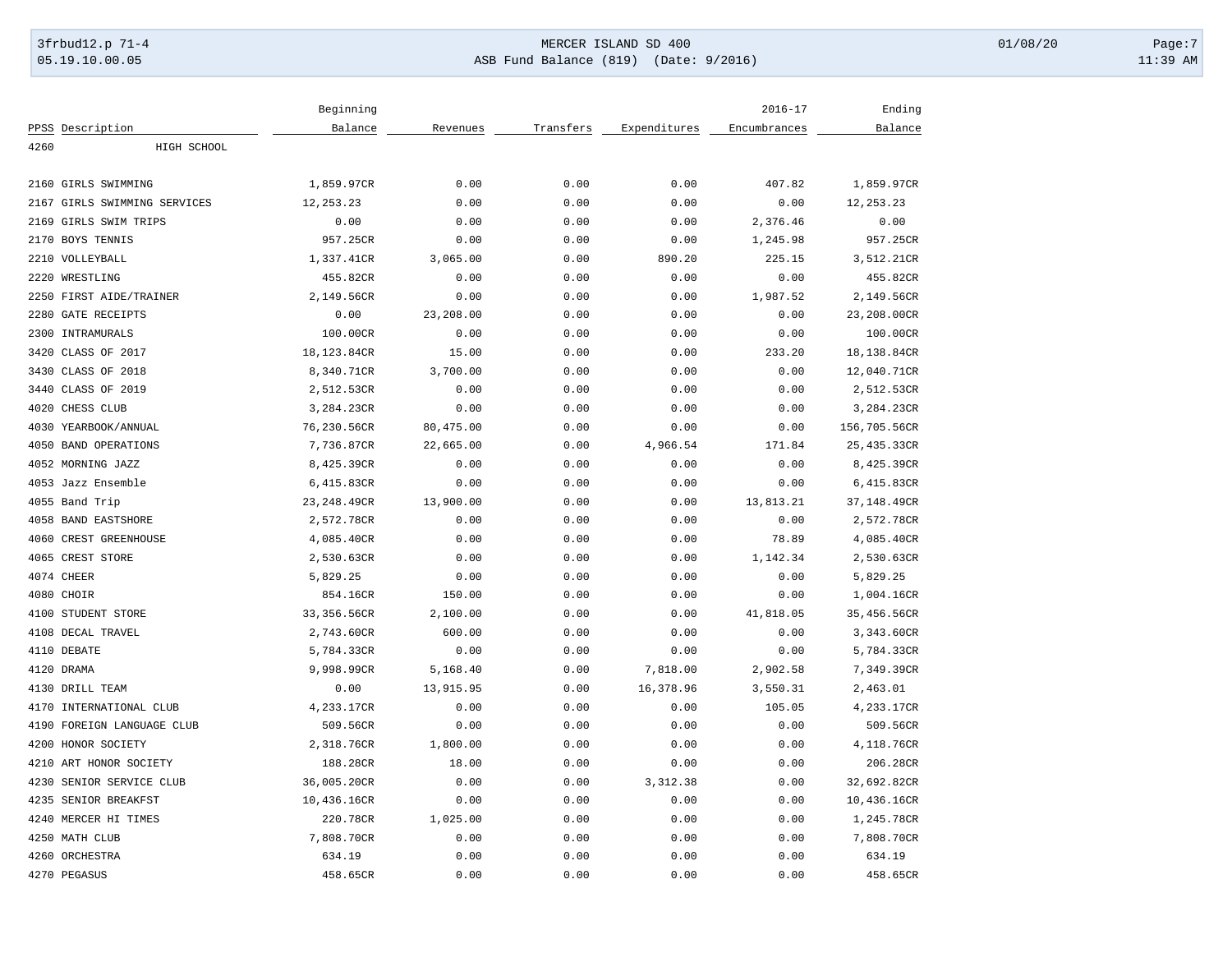## 3frbud12.p 71-4 **Details and the CER ISLAND SD 400** MERCER ISLAND SD 400 01/08/20 Page:8 05.19.10.00.05 ASB Fund Balance (819) (Date: 9/2016) 11:39 AM

|                              | Beginning  |          |           |              | $2016 - 17$  | Ending     |
|------------------------------|------------|----------|-----------|--------------|--------------|------------|
| PPSS Description             | Balance    | Revenues | Transfers | Expenditures | Encumbrances | Balance    |
| 4260<br>HIGH SCHOOL          |            |          |           |              |              |            |
| 4290 KMIH RADIO CLUB         |            |          |           |              |              |            |
|                              | 3,124.35CR | 210.00   | 0.00      | 0.00         | 0.00         | 3,334.35CR |
| 4300<br>BOYS LACROSSE CLUB   | 6,738.87   | 0.00     | 0.00      | 0.00         | 0.00         | 6,738.87   |
| 4305 GIRLS LACROSSE          | 6,983.83CR | 0.00     | 0.00      | 0.00         | 0.00         | 6,983.83CR |
| 4310 COMMITTEE TO SAVE EARTH | 1,438.85CR | 0.00     | 0.00      | 0.00         | 0.00         | 1,438.85CR |
| 4320 KEY CLUB                | 491.53CR   | 894.00   | 0.00      | 187.50       | 0.00         | 1,198.03CR |
| 4360 BOYS LACROSSE 16-17     | 0.00       | 190.00   | 0.00      | 0.00         | 0.00         | 190.00CR   |
| GIRLS LACROSSE 16-17<br>4365 | 0.00       | 570.00   | 0.00      | 0.00         | 0.00         | 570.00CR   |
| 4430 NATURAL HELPERS         | 1,419.02CR | 0.00     | 0.00      | 0.00         | 0.00         | 1,419.02CR |
| 4440 VICA                    | 101.49CR   | 0.00     | 0.00      | 0.00         | 0.00         | 101.49CR   |
| 4460 BOYS WATERPOLO          | 9,926.60CR | 0.00     | 0.00      | 0.00         | 5,488.98     | 9,926.60CR |
| 4461 BOYS WATERPOLO 16-17    | 0.00       | 6,650.00 | 0.00      | 0.00         | 0.00         | 6,650.00CR |
| 4465 GIRLS WATERPOLO         | 5,889.15CR | 0.00     | 0.00      | 0.00         | 0.00         | 5,889.15CR |
| 4470 CLUB OF ROCK            | 352.48CR   | 0.00     | 0.00      | 0.00         | 0.00         | 352.48CR   |
| 4480 MODEL UN CLUB           | 88.00CR    | 0.00     | 0.00      | 0.00         | 0.00         | 88.00CR    |
| 4530 ART CLUB                | 1,176.22CR | 160.00   | 0.00      | 0.00         | 0.00         | 1,336.22CR |
| 4535 COOKING CLUB            | 24.67CR    | 0.00     | 0.00      | 0.00         | 0.00         | 24.67CR    |
| 4540 SCIENCE CLUB            | 205.32CR   | 0.00     | 0.00      | 0.00         | 0.00         | 205.32CR   |
| 4545 ROBOTICS CLUB           | 1,586.39CR | 180.00   | 0.00      | 0.00         | 547.50       | 1,766.39CR |
| 4550 SAVE                    | 0.97CR     | 0.00     | 0.00      | 0.00         | 0.00         | 0.97CR     |
| 4560 BE KIND CLUB            | 280.22CR   | 0.00     | 0.00      | 0.00         | 0.00         | 280.22CR   |
| 4580 SPIRIT CLUB             | 185.76CR   | 0.00     | 0.00      | 0.00         | 0.00         | 185.76CR   |
| 4600 ULTIMATE FRISBEE        | 3,309.05CR | 420.00   | 0.00      | 52.00        | 90.00        | 3,677.05CR |
| 4605 UNIFIED BASKETBALL CLUB | 159.82CR   | 0.00     | 0.00      | 0.00         | 0.00         | 159.82CR   |
| 4610 BRIDGES CLUB            | 293.33CR   | 0.00     | 0.00      | 0.00         | 33.20        | 293.33CR   |
| 4620 MOCK TRIAL CLUB         | 178.22CR   | 0.00     | 0.00      | 0.00         | 0.00         | 178.22CR   |
| 4625 OUTDOOR CLUB            | 235.00CR   | 0.00     | 0.00      | 0.00         | 0.00         | 235.00CR   |
| 4630 INTERACT CLUB           | 368.59CR   | 0.00     | 0.00      | 0.00         | 0.00         | 368.59CR   |
| 4635 Vietnam Club Trip       | 724.00CR   | 0.00     | 0.00      | 0.00         | 0.00         | 724.00CR   |
| 4640<br>Green Team Club      | 870.74CR   | 0.00     | 0.00      | 0.00         | 0.00         | 870.74CR   |
| 4645 POETRY CLUB             | 238.76CR   | 0.00     | 0.00      | 0.00         | 0.00         | 238.76CR   |
| 4695 KNOWLEDGE BOWL          | 275.57CR   | 0.00     | 0.00      | 0.00         | 0.00         | 275.57CR   |
| 4710 DESTINATION IMAGINATION | 450.00CR   | 0.00     | 0.00      | 0.00         | 0.00         | 450.00CR   |
| 4720 SMILE TO A CHILD CLUB   | 186.07CR   | 0.00     | 0.00      | 0.00         | 0.00         | 186.07CR   |
| 4750 MTI ENTERPRISE          | 672.85CR   | 0.00     | 0.00      | 0.00         | 0.00         | 672.85CR   |
| 4775<br>CHINESE CLUB         | 50.00CR    | 0.00     | 0.00      | 0.00         | 0.00         | 50.00CR    |
| 4780 SPANISH CLUB            | 1,396.53CR | 0.00     | 0.00      | 0.00         | 0.00         | 1,396.53CR |
| 4785 AP FRENCH               | 100.00CR   | 0.00     | 0.00      | 0.00         | 0.00         | 100.00CR   |
| 4790 FRENCH HONOR SOCIETY    | 417.93CR   | 0.00     | 0.00      | 0.00         | 0.00         | 417.93CR   |